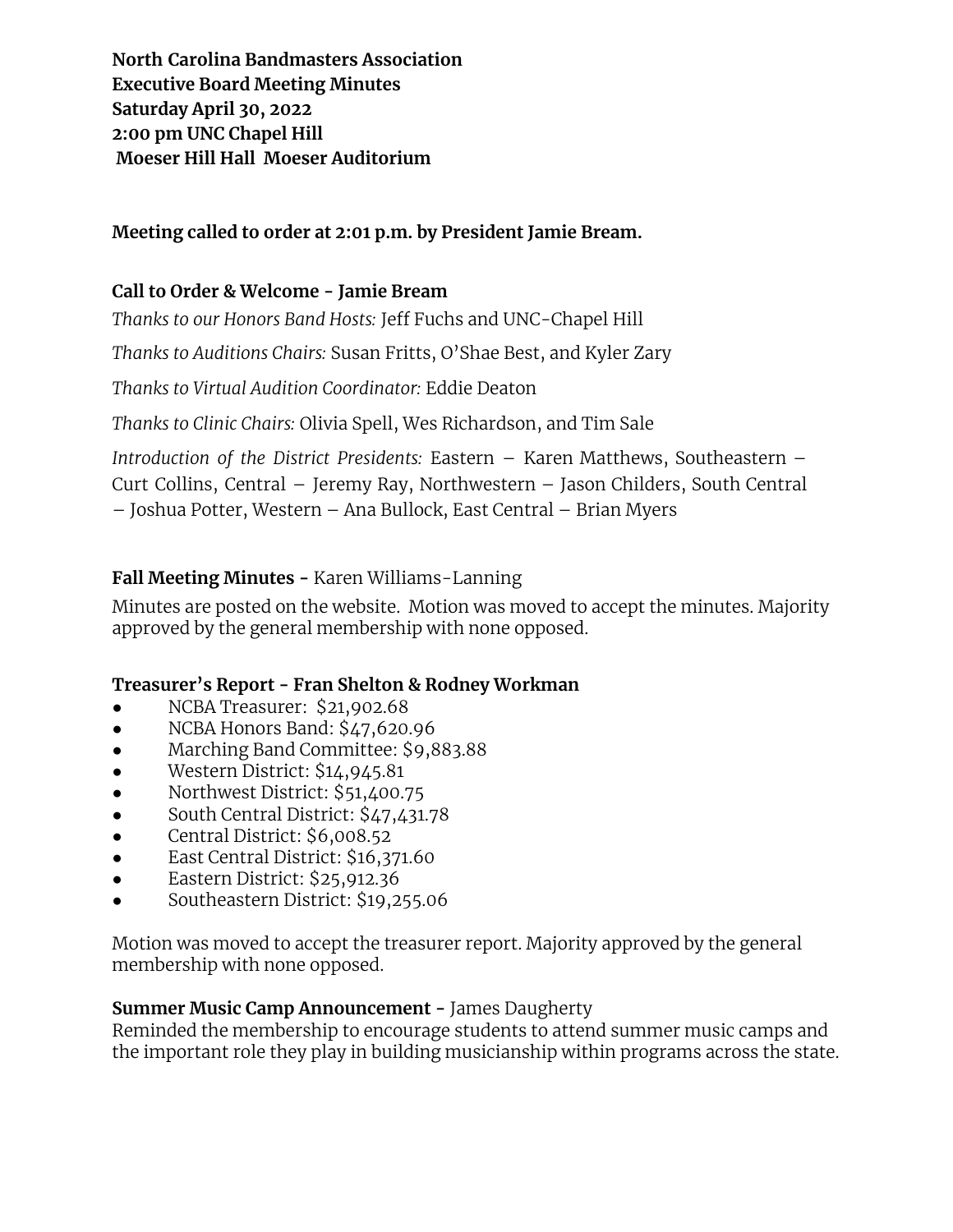**Honors Band -**Jamie Bream Auditions will take place at Atkins High School Date: March 4, 2023 Snow Date: March 11, 2023 Fee \$20

Chairs: Less Turner, O'Shae Best and Kyler Zary

### **Honors Band Clinic 2023**

*April 28-30, 2023 - Greensboro(confirmed)*

### *2023 Clinicians*

Middle School – Kimberly Bain (Confirmed)

9/10 – Col. Tim Holtan (Pending)

11/12 – Emily Threinen (Pending)

### **All-State Honors Band Auditions Committee** Jason Barclift

*Fall Meeting:* Nov. 5, 1 PM – Salem 1 A-B

The committee met earlier today and wind auditions for the 2022-2023 school year are all posted. Percussion solos will be posed soon as they are still being finalized. There will not be any changes after August 1st. There will be a google form online to submit concerns.

The committee is going to make sure that the rubrics for judges sheets all align and are consistent for each grade level. This will all be complete by November.

**MPA Committee** Jim Kirkpatrick

Concert Band: *Fall Meeting:* Nov. 5, 1 PM – Salem 1 C Operations: *Fall Meeting:* Nov. 6, 10 AM – Twin City Boardroom

Jim offered congratulations to everyone who participated in MPA this year and to judging panelists who made this year successful post COVID.

The committee suggests that districts have discussions about offering interactive

Updates:

- Sight reading will continue to be two UIL levels lower but directors will have the option to request read at the regular level.
- No electronics will be allowed for 2022-2023 unless specified in the piece by the composer.
- Personnel will be allowed to be duplicated but it will be for comments only.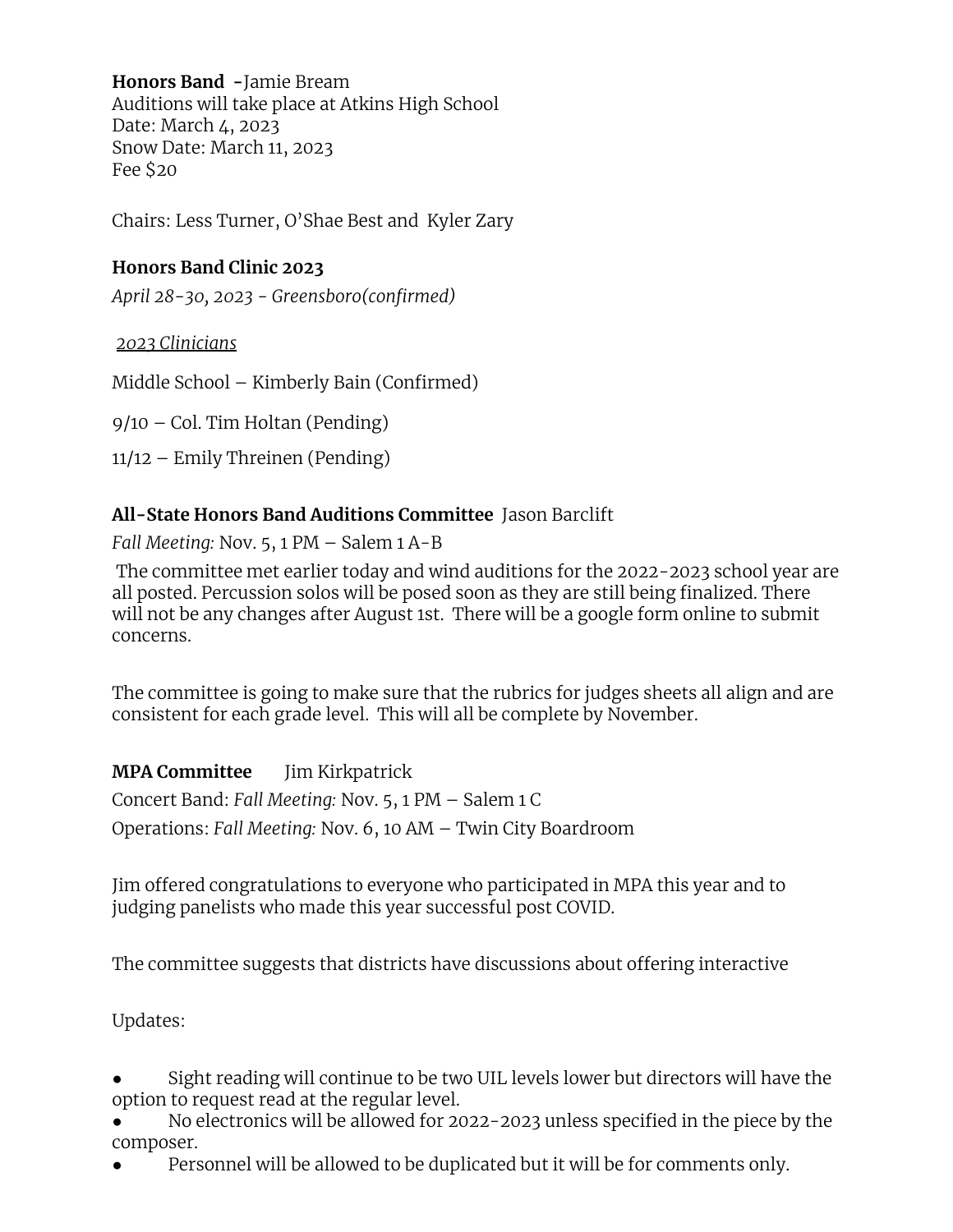The membership shared concerns about going back to normal too quickly.

Jim appreciates the feedback and will meet again with the MPA committee for further discussion to address concerns shared from districts.

**Marching Band Committee**- Jamie Bream presents on behalf of Matt Liner

*Fall Meeting:* Nov. 5, 3 PM – Salem 1 C

Judging Sheet work is complete.

The committee is working to host a refresher course for adjudicators this summer. More information is coming soon.

### **Hall of Fame** - Jim Kirkpatrick

Please come celebrate with these deserving music educators at 4pm during the Business meeting at NCMEA (Salem 2)

#### *2022 Inductees*

Ron Amos

Paul A. Russell

Michael Wilson

Nominations for 2023 are due July 1, 2022. Form can be found on the website

Jim Kirkpatrick reviewed Hall of Fame Criteria & How nominees are chosen. [Hall](https://docs.google.com/document/d/1oU9gI0VEtByfpCkQ_LOJ4TJdYkFg5SdyvAOgyLhQXfs/edit) of Fame [procedures](https://docs.google.com/document/d/1oU9gI0VEtByfpCkQ_LOJ4TJdYkFg5SdyvAOgyLhQXfs/edit) Draft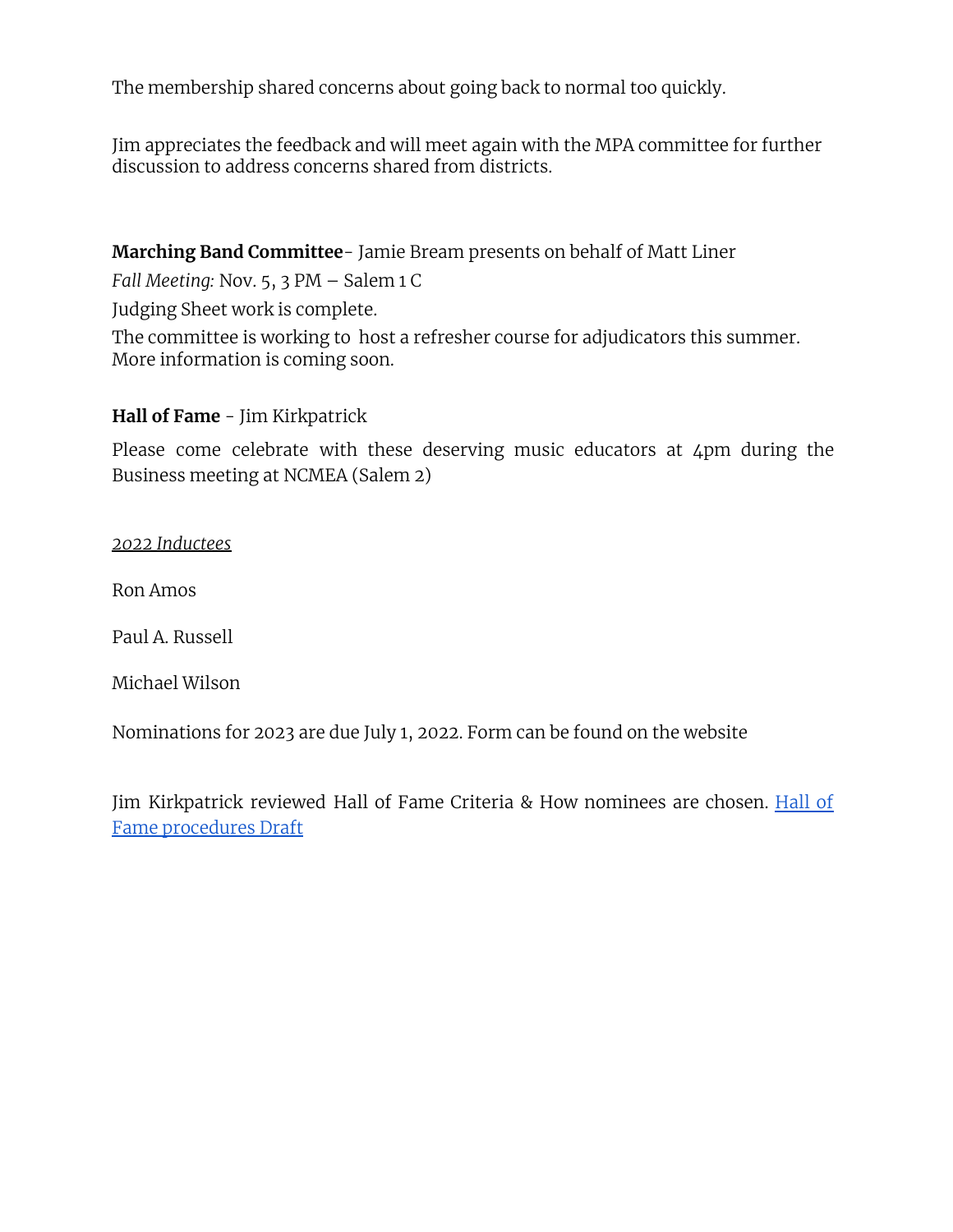#### **Selection of 2021 Clinicians will be nominated and voted upon at tomorrow's general meeting**

*2024 Clinicians to be selected*

### **Middle School:**

Travis Smith nominate by Jamie Bream  $-51$  votes

• ASBDA member, Plano Texas - Texas Hall of Fame. Received multiple awards and has over 40 years of experience. High energy level and highly respected in the field.

Chip DeStefano nominated by Joshua Potter -13 votes

Clinician at Midwest, over 25 years of experience, silver cup recipient, years of clinician experience across the US.

Jeff Scott nominated by Susan Fritts - 10 votes

Highly organized, students have had positive experiences when he last visited, has multiple years of middle school experience.

Erin Cole nominated by Jake Wentzek - 31 votes

Has over 20 years of teaching experience, working now for Conn Selmer, performed at Midwest Clinic, commissioned multiple pieces and accomplished in the field.

Cheryl Flloyd nominated by Rodney Workman - 54 votes

Taught middle school in Texas, retired with decades of experience

Motion to close floor for nominations. Nominees discussed and voted upon.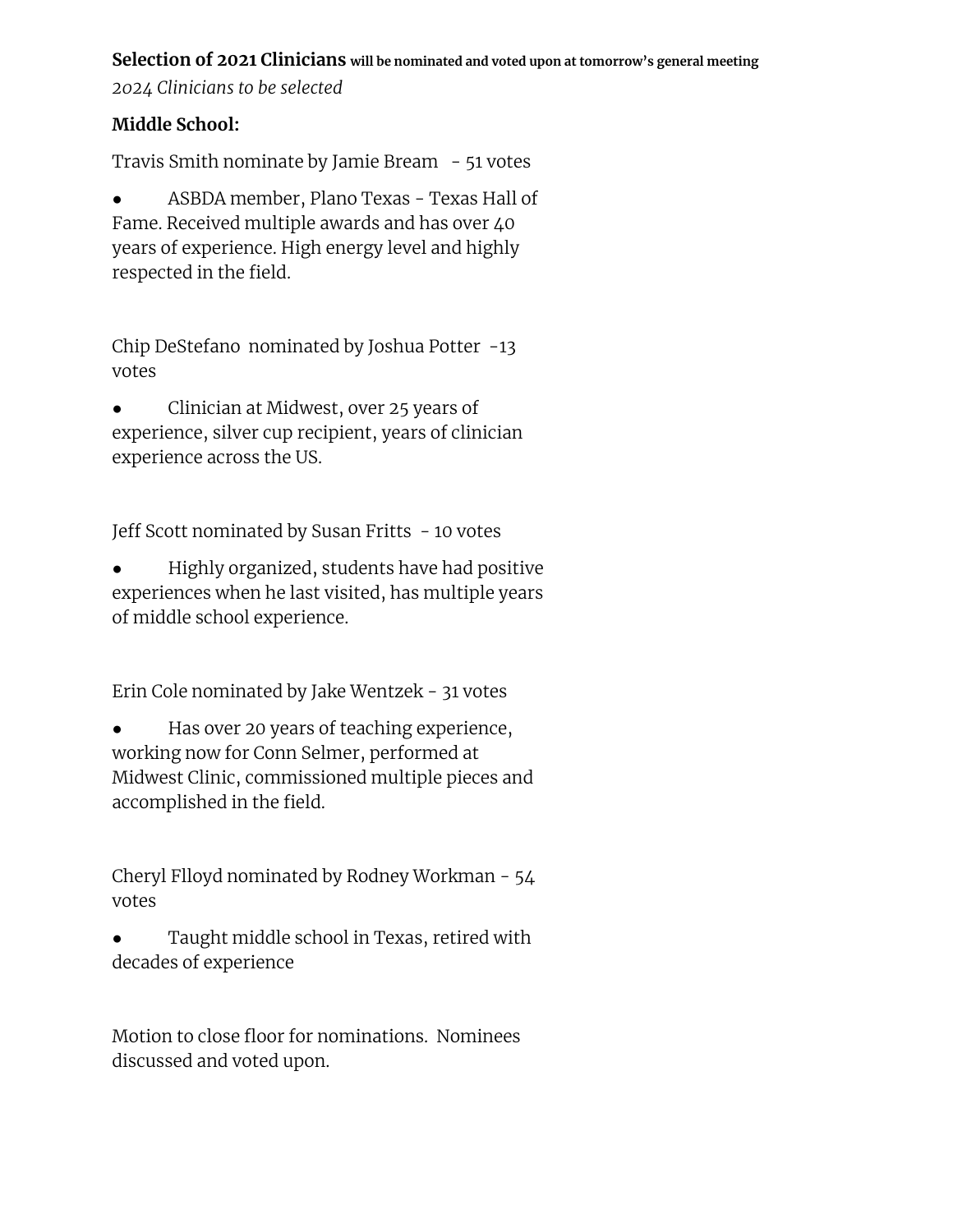#### **9/10: Clinician Nominations**

Alexander Komisky - Nominated by Rodney Workman 65 votes

Band performed at Midwest twice, Now at Vandercook. HS director in FL experience.

Paula Crider - Nominated by Page Newsome

Received 40 votes

University of Texas Austin, pioneer in field, Conn Selmer consultant,

Levi Chavix - Lucas Mead

Received 8

Experienced and knows that he brings intellect and energy to rehearsals that is unparalleled.

Travis Cross - Josh Cviganovc

Received 26 votes

Virginia Tech, tremendous musician, insightful decision maker on podium and lit, kids enjoy and he is in high demand.

Motion to close floor for nominations. Nominees discussed and voted upon.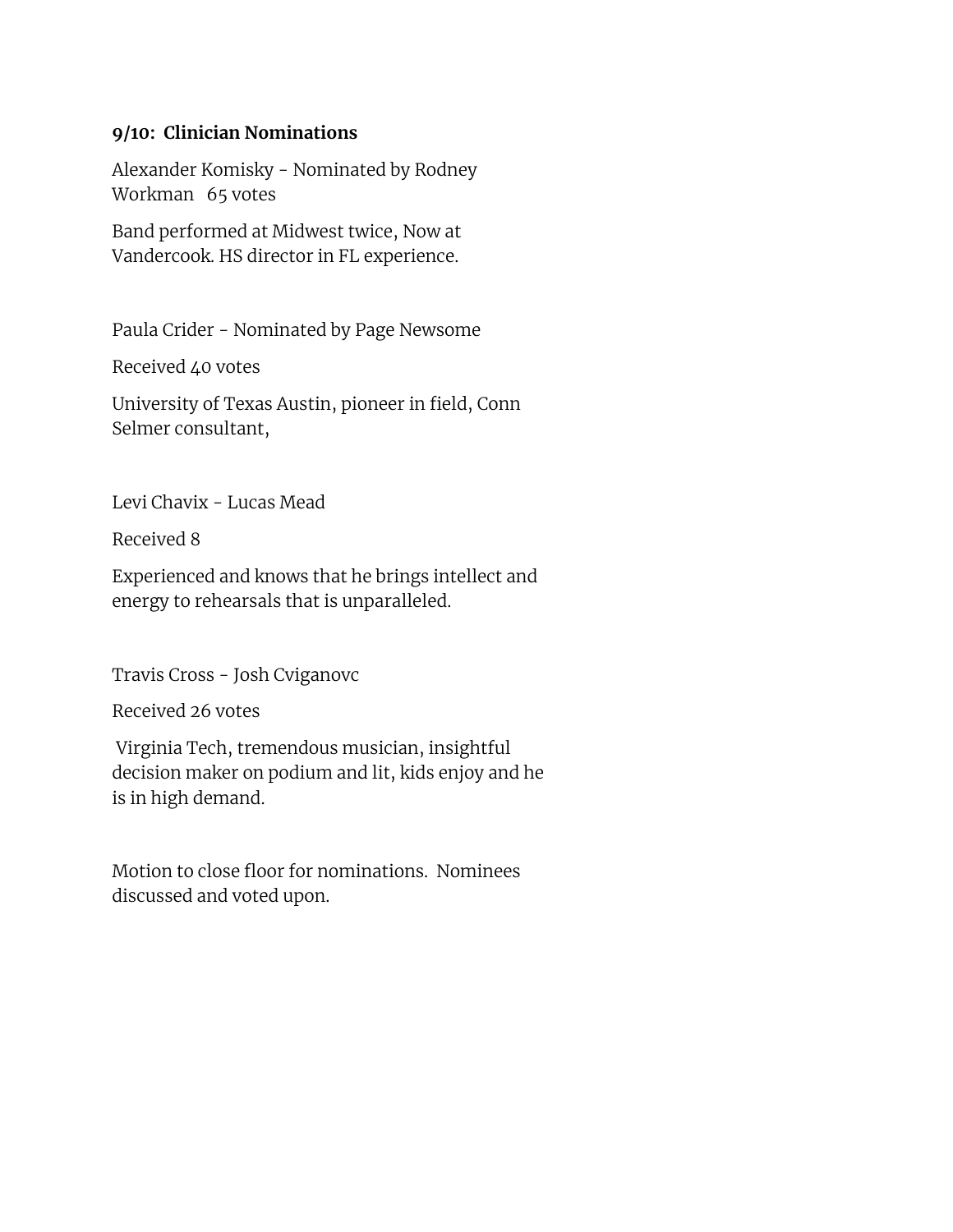### **11/12:**

Dr. Donal McKinney - nominated Jake Wentzek

Votes  $-2$ 

Works at Colorado, worked at Interlochen, students positive experience, teachings instrumental music & conducting

Kevin Guarildi - nominated Rodney Workman

UNCG excellent resource for our state, high quality band director,

79 votes

Robert Ambross - Todd Ebert 14 votes

Conducted not only across the US but across the world. Military band experience, guest conducted Metropolitan Wind Ensemble, positive demeanor with students

Damon Talley - Mary Kate Bowman-Choat 13 votes

Engaging, Texas, multiple years of experience,

Peter Boonshaft - Andy Weiss 54 votes

Director of Bands NY, national experience, worked across the nation as a conductor and motivational speaker.

Motion to close floor for nominations. Nominees discussed and voted upon.

### **NCMEA Conference -** Jamie Bream

Conference November 6-8, 2022 Registration will open this Summer

*Some Highlights* Omar Thomas Scott Rush Middle School Rehearsal Lab

Help! How can I organize my Band Program? Strategies, Tips, and Tricks for Organizing Your School Band Program in One Digital Swag Bag!

### **For the Good of the Order**